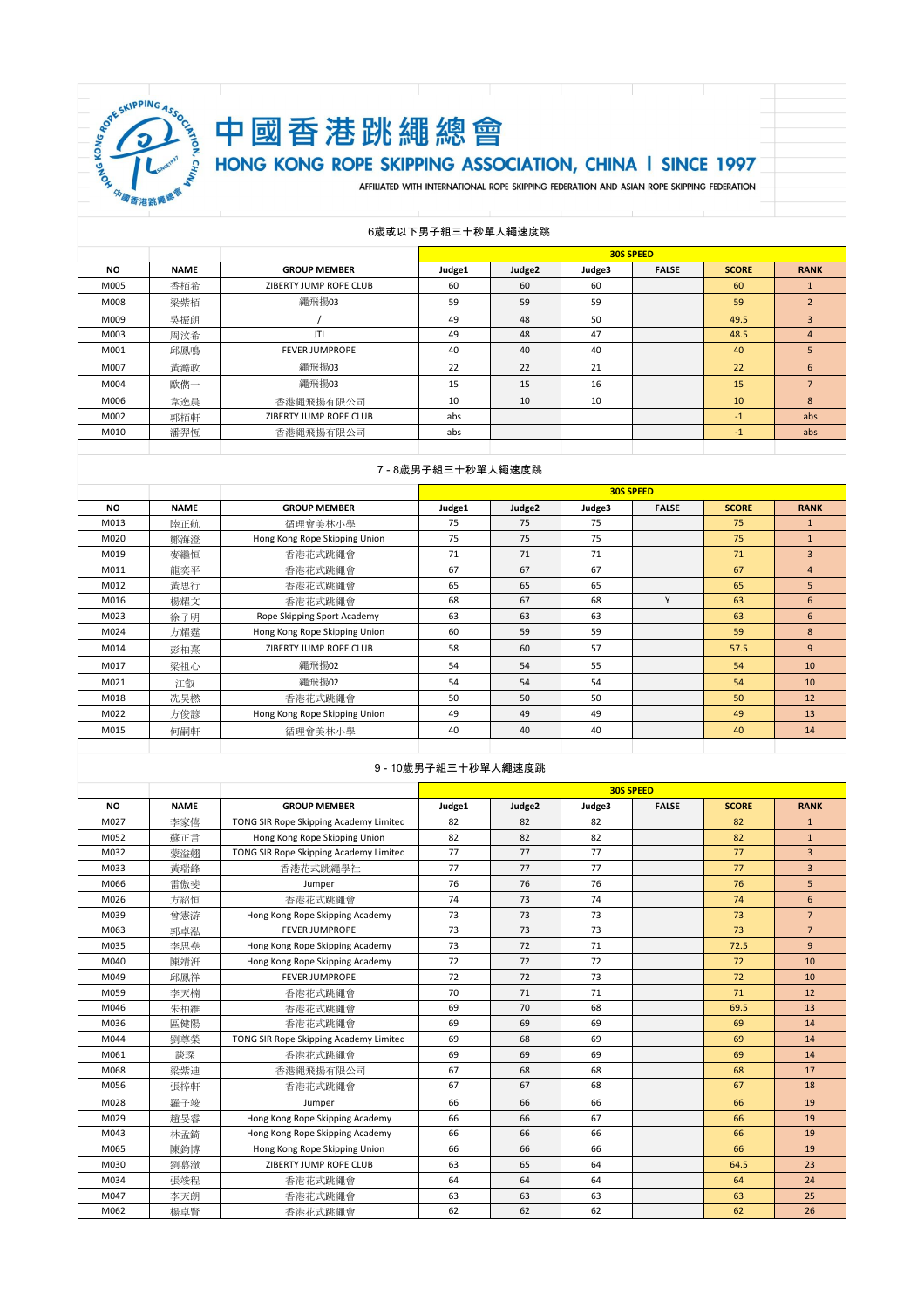| M050 | 翟綽然 | Hong Kong Rope Skipping Union   | 60  | 60 | 59 | 60   | 27  |
|------|-----|---------------------------------|-----|----|----|------|-----|
| M055 | 王子灝 | 香港繩飛揚有限公司                       | 60  | 61 | 60 | 60   | 27  |
| M060 | 蔡綽譽 | 香港花式跳繩會                         | 60  | 60 | 61 | 60   | 27  |
| M038 | 甄向榮 | 循理會美林小學                         | 58  | 58 | 58 | 58   | 30  |
| M048 | 余康睿 | Jumper                          | 57  | 57 | 57 | 57   | 31  |
| M037 | 李泓諾 | JTI                             | 56  | 56 | 56 | 56   | 32  |
| M057 | 鄭景聰 | 香港花式跳繩會                         | 54  | 54 | 55 | 54   | 33  |
| M031 | 馬天寶 | Hong Kong Rope Skipping Union   | 53  | 52 | 53 | 53   | 34  |
| M067 | 解震梵 | 香港花式跳繩會                         | 52  | 52 | 52 | 52   | 35  |
| M064 | 江俊禮 | 道教青松小學(湖景邨)                     | 50  | 50 | 49 | 50   | 36  |
| M025 | 林宇臣 | 循理會美林小學                         | abs |    |    | $-1$ | abs |
| M041 | 譚梓軒 | 繩飛揚03                           | abs |    |    | $-1$ | abs |
| M042 | 陳俊賢 | JTI                             | abs |    |    | $-1$ | abs |
| M045 | 黃子穎 | Hong Kong Rope Skipping Academy | abs |    |    | $-1$ | abs |
| M051 | 蘇鑑培 | 香港花式跳繩會                         | abs |    |    | $-1$ | abs |
| M053 | 陳豪謙 | Jumper                          | abs |    |    | $-1$ | abs |
| M054 | 梁証匡 | 香港花式跳繩會                         | abs |    |    | $-1$ | abs |
| M058 | 陳海博 | 繩飛揚03                           | abs |    |    | $-1$ | abs |
|      |     |                                 |     |    |    |      |     |

# 11 - 12歲男子組三十秒單人繩速度跳

|           |             |                                 |        |        |        | <b>30S SPEED</b> |              |                 |
|-----------|-------------|---------------------------------|--------|--------|--------|------------------|--------------|-----------------|
| <b>NO</b> | <b>NAME</b> | <b>GROUP MEMBER</b>             | Judge1 | Judge2 | Judge3 | <b>FALSE</b>     | <b>SCORE</b> | <b>RANK</b>     |
| M098      | 郭偉倫         | 香港繩飛揚有限公司                       | 90     | 91     | 90     |                  | 90           | $1\,$           |
| M100      | 唐灝晉         | Hong Kong Rope Skipping Academy | 88     | 88     | 88     |                  | 88           | $\overline{2}$  |
| M084      | 葉珀銘         | 香港花式跳繩會                         | 84     | 84     | 84     |                  | 84           | $\overline{3}$  |
| M088      | 陳展霆         | Hong Kong Rope Skipping Academy | 83     | 83     | 83     |                  | 83           | $\overline{4}$  |
| M097      | 黃凱諾         | 香港花式跳繩會                         | 81     | 81     | 81     |                  | 81           | $\overline{5}$  |
| M071      | 黎文稀         | Hong Kong Rope Skipping Union   | 80     | 80     | 80     |                  | 80           | 6               |
| M101      | 柯卓興         | Hong Kong Rope Skipping Union   | 78     | 77     | 78     |                  | 78           | $7\overline{ }$ |
| M108      | 李貝謙         | Hong Kong Rope Skipping Union   | 78     | 78     | 78     |                  | 78           | $\overline{7}$  |
| M091      | 張睿為         | Jumper                          | 77     | 75     | 75     |                  | 75           | $\overline{9}$  |
| M077      | 許柏佑         | 香港花式跳繩會                         | 74     | 74     | 73     |                  | 74           | 10              |
| M093      | 謝銘軒         | 香港花式跳繩會                         | 74     | 74     | 75     |                  | 74           | 10              |
| M094      | 朱浩恩         | 香港花式跳繩會                         | 74     | 74     | 74     |                  | 74           | 10              |
| M106      | 張煒翹         | Hong Kong Rope Skipping Union   | 73     | 73     | 73     |                  | 73           | 13              |
| M110      | 黃梓維         | 香港花式跳繩會                         | 73     | 73     | 73     |                  | 73           | 13              |
| M090      | 林凱濤         | Rope Skipping Sport Academy 1   | 72     | 72     | 72     |                  | 72           | 15              |
| M104      | 廖曼淮         | 香港花式跳繩會                         | 72     | 72     | 72     |                  | 72           | 15              |
| M081      | 鄭雋錡         | Hong Kong Rope Skipping Union   | 70     | 70     | 70     |                  | 70           | 17              |
| M082      | 梁梓唏         | Masterful Studio                | 70     | 70     | 70     |                  | 70           | 17              |
| M085      | 彭翱揚         | 香港花式跳繩會                         | 70     | 70     | 70     |                  | 70           | 17              |
| M087      | 陳卓峰         | Rope Skipping Sport Academy 1   | 70     | 70     | 70     |                  | 70           | 17              |
| M079      | 周俊賢         | Hong Kong Rope Skipping Union   | 69     | 68     | 69     |                  | 69           | 21              |
| M103      | 劉曉樂         | <b>FEVER JUMPROPE</b>           | 69     | 69     | 69     |                  | 69           | 21              |
| M105      | 張竣然         | 香港花式跳繩會                         | 69     | 69     | 69     |                  | 69           | 21              |
| M092      | 陳柏熹         | 香港花式跳繩會                         | 68     | 68     | 68     |                  | 68           | 24              |
| M083      | 簡熙遇         | Jumper                          | 67     | 67     | 67     |                  | 67           | 25              |
| M109      | 陳品穎         | Rope Skipping Sport Academy     | 67     | 67     | 67     |                  | 67           | 25              |
| M089      | 廖海竣         | Hong Kong Rope Skipping Academy | 66     | 64     | 65     |                  | 65.5         | 27              |
| M096      | 凌志遠         | Masterful Studio                | 63     | 63     | 63     |                  | 63           | 28              |
| M074      | 戴俊賢         | Jumper                          | 60     | 60     | 60     |                  | 60           | 29              |
| M078      | 黎畯言         | 繩飛揚03                           | 60     | 60     | 60     |                  | 60           | 29              |
| M075      | 薛獻璟         | 繩飛揚03                           | 56     | 56     | 56     |                  | 56           | 31              |
| M107      | 陳弘熙         | Hong Kong Rope Skipping Academy | 56     | 56     | 53     |                  | 56           | 31              |
| M102      | 馮竣熙         | Jumper                          | 53     | 53     | 53     |                  | 53           | 33              |
| M070      | 鄧以諾         | JTI                             | 48     | 50     | 49     | Y                | 44.5         | 34              |
| M086      | 陳立培         | Hong Kong Rope Skipping Union   | 38     | 39     | 39     |                  | 39           | 35              |
| M069      | 關淳中         | Rope Skipping Sport Academy     | abs    |        |        |                  | $-1$         | abs             |
| M072      | 黃號程         | 香港花式跳繩會                         | abs    |        |        |                  | $-1$         | abs             |
| M073      | 薛展文         | Jumper                          | abs    |        |        |                  | $-1$         | abs             |
| M076      | 盧可鳴         | Hong Kong Rope Skipping Academy | abs    |        |        |                  | $-1$         | abs             |
| M080      | 林信恩         | Hong Kong Rope Skipping Academy | abs    |        |        |                  | $-1$         | abs             |
| M095      | 陳宜灝         | Hong Kong Rope Skipping Academy | abs    |        |        |                  | $-1$         | abs             |
| M099      | 雷子揚         | Jumper                          | abs    |        |        |                  | $-1$         | abs             |
|           |             |                                 |        |        |        |                  |              |                 |

| 13 - 14歲男子組三十秒單人繩速度跳 |                  |                                 |        |        |        |              |              |             |
|----------------------|------------------|---------------------------------|--------|--------|--------|--------------|--------------|-------------|
|                      | <b>30S SPEED</b> |                                 |        |        |        |              |              |             |
| <b>NO</b>            | <b>NAME</b>      | <b>GROUP MEMBER</b>             | Judge1 | Judge2 | Judge3 | <b>FALSE</b> | <b>SCORE</b> | <b>RANK</b> |
| M127                 | 梁珀瑋              | Hong Kong Rope Skipping Academy | 92     | 92     | 93     |              | 92           |             |
| M116                 | 梁柏強              | Masterful Studio                | 88     | 88     | 88     |              | 88           |             |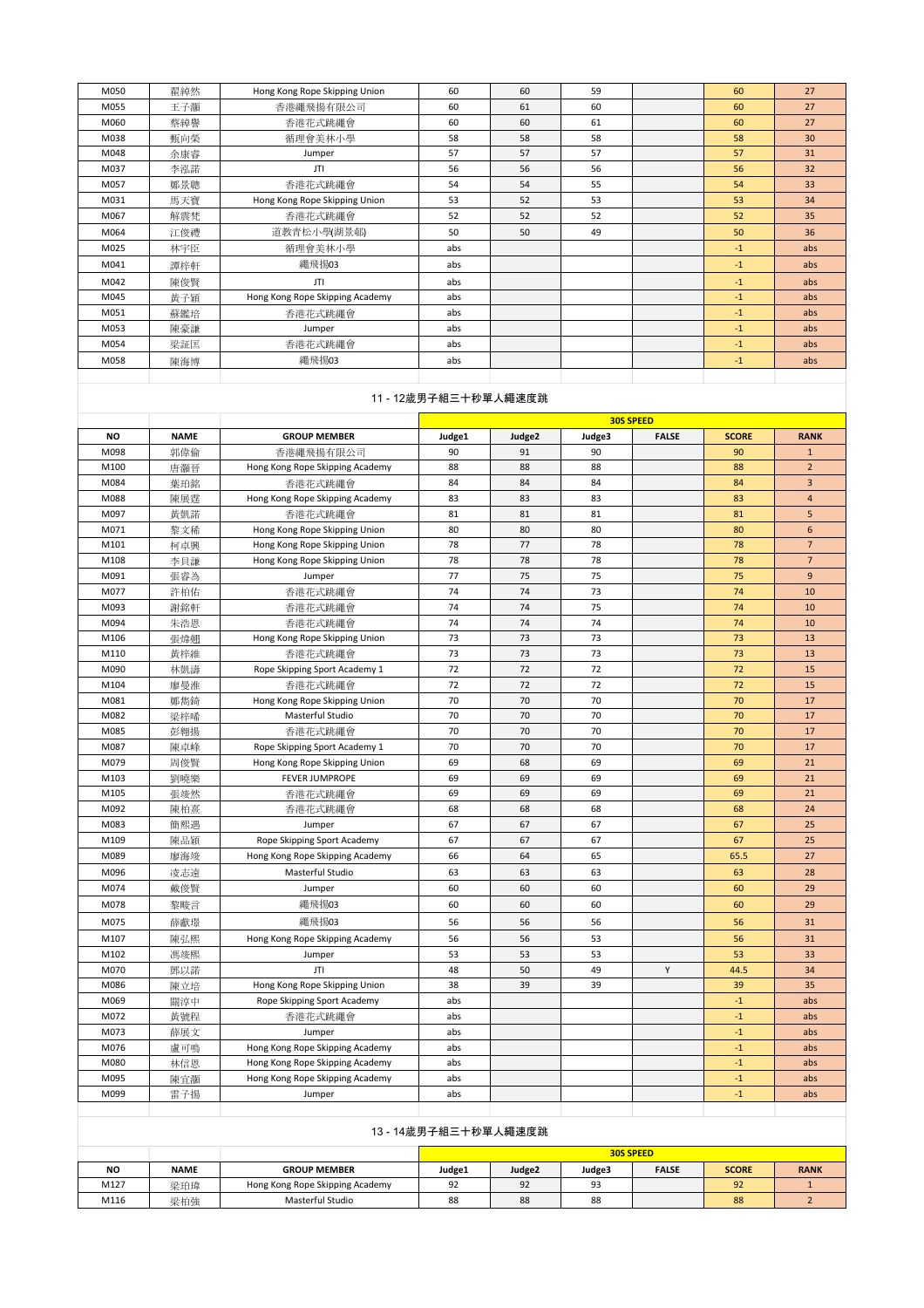| M135 | 何力行 | Hong Kong Rope Skipping Union   | 90  | 87 | 87 | 87   | $\overline{3}$ |
|------|-----|---------------------------------|-----|----|----|------|----------------|
| M137 | 吳天仲 | 香港花式跳繩會                         | 86  | 86 | 87 | 86   | $\overline{4}$ |
| M120 | 林銘佳 | 香港花式跳繩會                         | 85  | 85 | 85 | 85   | 5 <sup>1</sup> |
| M113 | 張梓軒 | Hong Kong Rope Skipping Academy | 81  | 82 | 82 | 82   | 6              |
| M119 | 陳樂朗 | Hong Kong Rope Skipping Academy | 82  | 82 | 82 | 82   | 6              |
| M138 | 譚沛霖 | Rope Skipping Sport Academy 1   | 80  | 80 | 80 | 80   | 8              |
| M128 | 袁俊明 | Hong Kong Rope Skipping Union   | 79  | 79 | 79 | 79   | $\overline{9}$ |
| M125 | 樊浚霆 | JTI                             | 77  | 76 | 76 | 76   | 10             |
| M117 | 丘耀基 | Jumper                          | 75  | 75 | 75 | 75   | 11             |
| M115 | 馮奕朗 | 香港花式跳繩會                         | 73  | 73 | 73 | 73   | 12             |
| M122 | 胡柏謙 | 香港花式跳繩會                         | 72  | 72 | 72 | 72   | 13             |
| M129 | 陳柏丞 | 香港花式跳繩會                         | 69  | 69 | 69 | 69   | 14             |
| M133 | 陳穗昌 | 香港花式跳繩會                         | 67  | 67 | 67 | 67   | 15             |
| M130 | 陶柏諾 | Hong Kong Rope Skipping Academy | 66  | 63 | 67 | 66.5 | 16             |
| M111 | 陳慶源 | Hong Kong Rope Skipping Academy | 66  | 66 | 63 | 66   | 17             |
| M112 | 羅灝  | Jumper                          | 66  | 66 | 67 | 66   | 17             |
| M126 | 池銘業 | Hong Kong Rope Skipping Academy | 62  | 63 | 63 | 63   | 19             |
| M121 | 周樂熙 | 繩飛揚03                           | 59  | 60 | 60 | 60   | 20             |
| M136 | 馮迪朗 | 香港繩飛揚有限公司                       | 56  | 57 | 56 | 56   | 21             |
| M118 | 陳柏希 | 香港花式跳繩會                         | 34  | 31 | 30 | 30.5 | 22             |
| M114 | 雷子謙 | Jumper                          | abs |    |    | $-1$ | abs            |
| M123 | 李焯汶 | Hong Kong Rope Skipping Academy | abs |    |    | $-1$ | abs            |
| M124 | 羅天樂 | 香港花式跳繩會                         | abs |    |    | $-1$ | abs            |
| M131 | 譚日熹 | 香港花式跳繩會                         | abs |    |    | $-1$ | abs            |
| M132 | 鄭子浩 | 香港花式跳繩會                         | abs |    |    | $-1$ | abs            |
| M134 | 吳焯楓 | 香港繩飛揚有限公司                       | abs |    |    | $-1$ | abs            |
|      |     |                                 |     |    |    |      |                |

|           |             |                                 | <b>30S SPEED</b> |        |        |              |              |                 |  |
|-----------|-------------|---------------------------------|------------------|--------|--------|--------------|--------------|-----------------|--|
| <b>NO</b> | <b>NAME</b> | <b>GROUP MEMBER</b>             | Judge1           | Judge2 | Judge3 | <b>FALSE</b> | <b>SCORE</b> | <b>RANK</b>     |  |
| M164      | 曾晉熹         | Masterful Studio                | 94               | 94     | 94     |              | 94           | $\mathbf{1}$    |  |
| M145      | 關智勤         | <b>JUMP TO INFINITY</b>         | 89               | 87     | 89     |              | 89           | $\overline{2}$  |  |
| M156      | 馬棹謙         | Hong Kong Rope Skipping Union   | 87               | 87     | 87     |              | 87           | $\overline{3}$  |  |
| M166      | 施文韜         | Hong Kong Rope Skipping Academy | 85               | 85     | 86     |              | 85           | $\overline{4}$  |  |
| M161      | 曾堋棕         | Hong Kong Rope Skipping Union   | 82               | 83     | 83     |              | 83           | 5               |  |
| M140      | 馬國豪         | Jumper                          | 81               | 81     | 84     |              | 81           | 6               |  |
| M163      | 盧卓恒         | 香港花式跳繩會                         | 79               | 79     | 79     |              | 79           | $7\overline{ }$ |  |
| M157      | 李錦潮         | ZIBERTY JUMP ROPE CLUB          | 79               | 78     | 77     |              | 78.5         | 8               |  |
| M158      | 練柏琪         | Masterful Studio                | 77               | 77     | 77     |              | 77           | $\overline{9}$  |  |
| M144      | 謝栩棟         | JTI                             | 73               | 72     | 73     |              | 73           | 10              |  |
| M165      | 黄建忠         | 香港花式跳繩會                         | 73               | 74     | 73     |              | 73           | 10              |  |
| M155      | 周健恒         | 香港花式跳繩會                         | 71               | 70     | 71     |              | 71           | 12              |  |
| M148      | 彭宇恆         | 香港花式跳繩會                         | 68               | 68     | 68     |              | 68           | 13              |  |
| M160      | 曾慶桓         | ZIBERTY JUMP ROPE CLUB          | 68               | 68     | 68     |              | 68           | 13              |  |
| M147      | 周旨健         | Jumper                          | 64               | 66     | 65     |              | 65.5         | 15              |  |
| M167      | 黃樂天         | Jumper                          | 68               | 68     | 69     | Y            | 63           | 16              |  |
| M146      | 周澤沂         | Masterful Studio                | 61               | 62     | 64     |              | 61.5         | 17              |  |
| M154      | 黃頌明         | Indivdual                       | 27               | 27     | 30     |              | 27           | 18              |  |
| M139      | 鄧家杰         | Hong Kong Rope Skipping Academy | abs              |        |        |              | $-1$         | abs             |  |
| M141      | 黃御泓         | Hong Kong Rope Skipping Academy | abs              |        |        |              | $-1$         | abs             |  |
| M142      | 馬文聰         | 伊利沙伯中學舊生會中學                     | abs              |        |        |              | $-1$         | abs             |  |
| M143      | 賴衍康         | 香港花式跳繩會                         | abs              |        |        |              | $-1$         | abs             |  |
| M149      | 陳偉權         | Masterful Studio                | abs              |        |        |              | $-1$         | abs             |  |
| M151      | 余小輝         | 伊利沙伯中學舊生會中學                     | abs              |        |        |              | $-1$         | abs             |  |
| M152      | 陳朗禧         | Hong Kong Rope Skipping Academy | abs              |        |        |              | $-1$         | abs             |  |
| M153      | 廖銘彥         | Jumper                          | abs              |        |        |              | $-1$         | abs             |  |
| M159      | 陳煒恒         | 香港花式跳繩會                         | abs              |        |        |              | $-1$         | abs             |  |
| M162      | 胡至仁         | Jumper                          | abs              |        |        |              | $-1$         | abs             |  |

|           |             |                                 |        | <b>30S SPEED</b>   |        |              |              |             |  |  |
|-----------|-------------|---------------------------------|--------|--------------------|--------|--------------|--------------|-------------|--|--|
| <b>NO</b> | <b>NAME</b> | <b>GROUP MEMBER</b>             | Judge1 | Judge <sub>2</sub> | Judge3 | <b>FALSE</b> | <b>SCORE</b> | <b>RANK</b> |  |  |
| M181      | 黃翋庭         | Rope Skipping Sport Academy     | 88     | 88                 | 88     |              | 88           |             |  |  |
| M169      | 黃顥澂         | <b>JUMP TO INFINITY</b>         | 84     | 84                 | 84     |              | 84           |             |  |  |
| M176      | 鄭栩研         | 香港花式跳繩會                         | 84     | 84                 | 83     |              | 84           |             |  |  |
| M182      | 黄永祈         | <b>JUMP TO INFINITY</b>         | 84     | 84                 | 84     |              | 84           |             |  |  |
| M172      | 陳汶禧         | Hong Kong Rope Skipping Academy | 83     | 83                 | 83     |              | 83           |             |  |  |
| M173      | 袁浩鋒         | <b>JUMP TO INFINITY</b>         | 83     | 83                 | 82     |              | 83           |             |  |  |
| M177      | 陳煒琮         | <b>JUMP TO INFINITY</b>         | 78     | 78                 | 78     |              | 78           |             |  |  |
| M179      | 黃家俊         | 香港花式跳繩會                         | 77     | 76                 | 77     |              | 77           | 8           |  |  |
| M185      | 李錦禧         | Rope Skipping Sport Academy     | 76     | 73                 | 76     |              | 76           | 9           |  |  |

# 18 - 20歲男子組三十秒單人繩速度跳